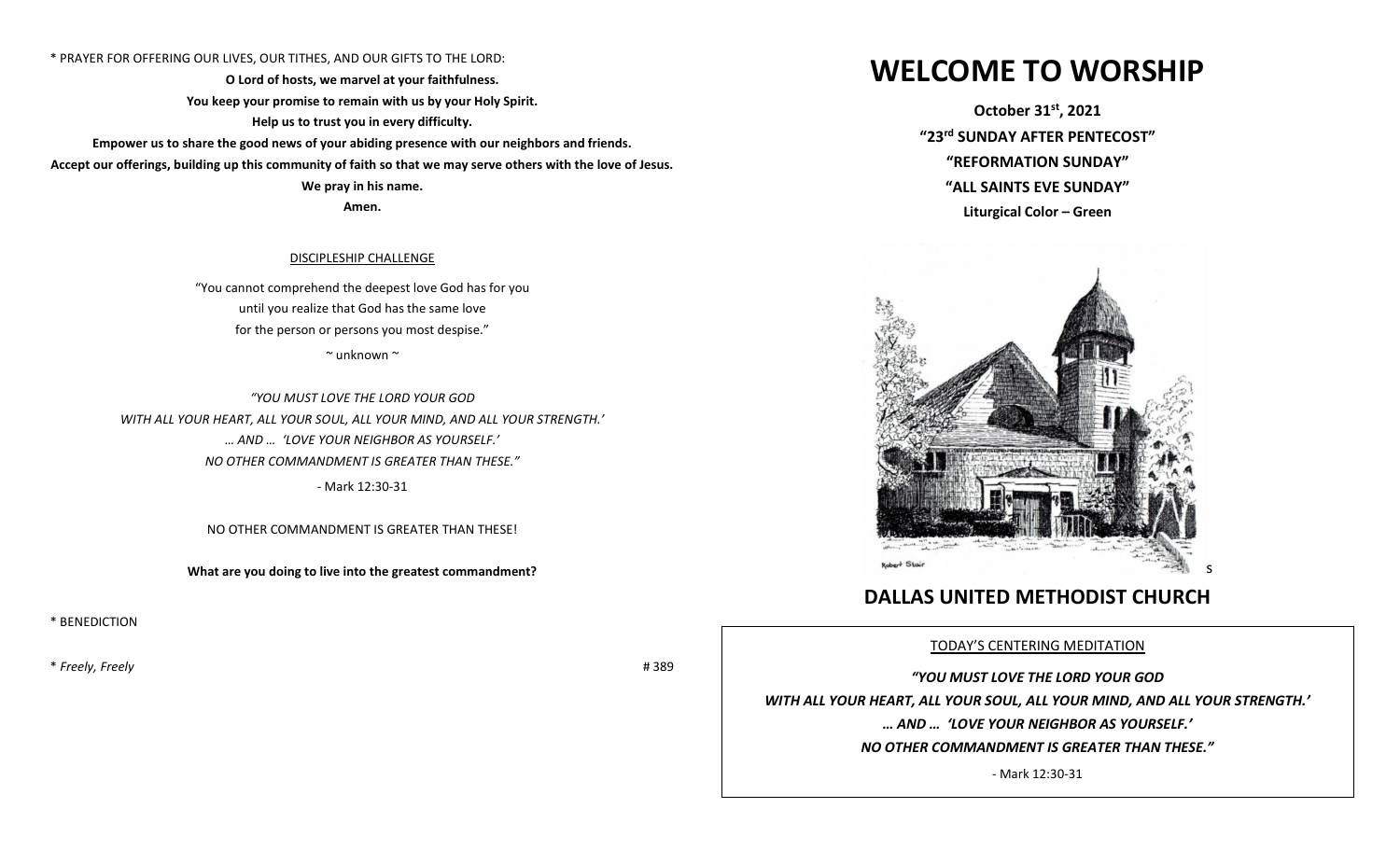| * Please stand in stature or in heart as you are able.                                                 | For All the Saints<br>#2283                                                                                |                                        |                                                  |
|--------------------------------------------------------------------------------------------------------|------------------------------------------------------------------------------------------------------------|----------------------------------------|--------------------------------------------------|
| WELCOME / ANNOUNCEMENTS:                                                                               | TIME OF PRAYER / THE LORD'S PRAYER                                                                         |                                        | (from the ritual of the former Methodist Church) |
|                                                                                                        | Our Father  who art in Heaven                                                                              |                                        |                                                  |
| PRELUDE  A TIME TO FOCUS OUR THOUGHTS AND HEARTS ON KING JESUS                                         | hallowed be THY name.                                                                                      |                                        |                                                  |
|                                                                                                        | THY kingdom come                                                                                           |                                        |                                                  |
| <b>OPENING PRAYER:</b>                                                                                 | THY will be done on Earth                                                                                  |                                        |                                                  |
|                                                                                                        | as it is in Heaven.                                                                                        |                                        |                                                  |
|                                                                                                        | Give us this day our daily bread.                                                                          |                                        |                                                  |
| * CALL TO WORSHIP:                                                                                     | And forgive us our trespasses,                                                                             |                                        |                                                  |
| God is calling you today.                                                                              | as we forgive those who trespass against us.                                                               |                                        |                                                  |
| Help us to hear God's call in our lives.                                                               | And lead us                                                                                                |                                        |                                                  |
| God needs your gifts and graces to help others.                                                        | not into temptation, but deliver us from evil.                                                             |                                        |                                                  |
| May we use the blessings which God has given us to benefit others.                                     | For THINE is the kingdom  and the power  and the glory  forever.                                           |                                        |                                                  |
| Come, let us worship and celebrate God's love for us.                                                  | Amen.                                                                                                      |                                        |                                                  |
| Let us show our faithfulness in our words and actions.                                                 |                                                                                                            |                                        |                                                  |
| Amen.                                                                                                  | GOD'S WORD:                                                                                                |                                        | Mark 12:28-34                                    |
|                                                                                                        | (The Liturgist says: "This is the Word of God for ALL people"  AND  The People respond: "Thanks BE to God" |                                        |                                                  |
| * The Gift of Love<br>#408                                                                             |                                                                                                            |                                        |                                                  |
|                                                                                                        | <b>TODAY'S MESSAGE:</b>                                                                                    | "LIVING INTO THE GREATEST COMMANDMENT" |                                                  |
| <b>CALL TO CONFESSION</b>                                                                              |                                                                                                            |                                        |                                                  |
|                                                                                                        | PRAYER OF RICHARD OF CHICHESTER, ENGLAND                                                                   |                                        |                                                  |
| PRAYER OF CORPORATE CONFESSION & MOMENTS OF SILENCE FOR PERSONAL CONFESSION:                           | Thanks be to thee, O Lord Jesus Christ,                                                                    |                                        |                                                  |
| How often, O Lord, have we believed that the greatest commandment is our love for ourselves solely.    | for all the benefits which thou hast given us;                                                             |                                        |                                                  |
| We have not heard the cries of those in need;                                                          | for all the pains and insults which thou hast born for us.                                                 |                                        |                                                  |
| we have turned our backs on opportunities to serve you by serving others.                              | O most merciful Redeemer, friend, and brother,                                                             |                                        |                                                  |
| Many times we have thought only of our own wants and desires and ignored the needs of others.          | may we know thee more clearly,                                                                             |                                        |                                                  |
| Help us to truly understand the commandments to love you with all our heart, soul, strength, and mind. | love thee more dearly,                                                                                     |                                        |                                                  |
| Let us care for our neighbors both far and near.                                                       | and follow thee more nearly,                                                                               |                                        |                                                  |
| Bring us back to your loving light.                                                                    | for thine own sake.                                                                                        |                                        |                                                  |
| For we ask these things in the name of our Savior, Jesus Christ.                                       | Amen.                                                                                                      |                                        |                                                  |
| Amen.                                                                                                  |                                                                                                            |                                        |                                                  |

\* *They'll Know We Are Christians by Our Love* # 2223

WORDS OF ASSURANCE & PARDON